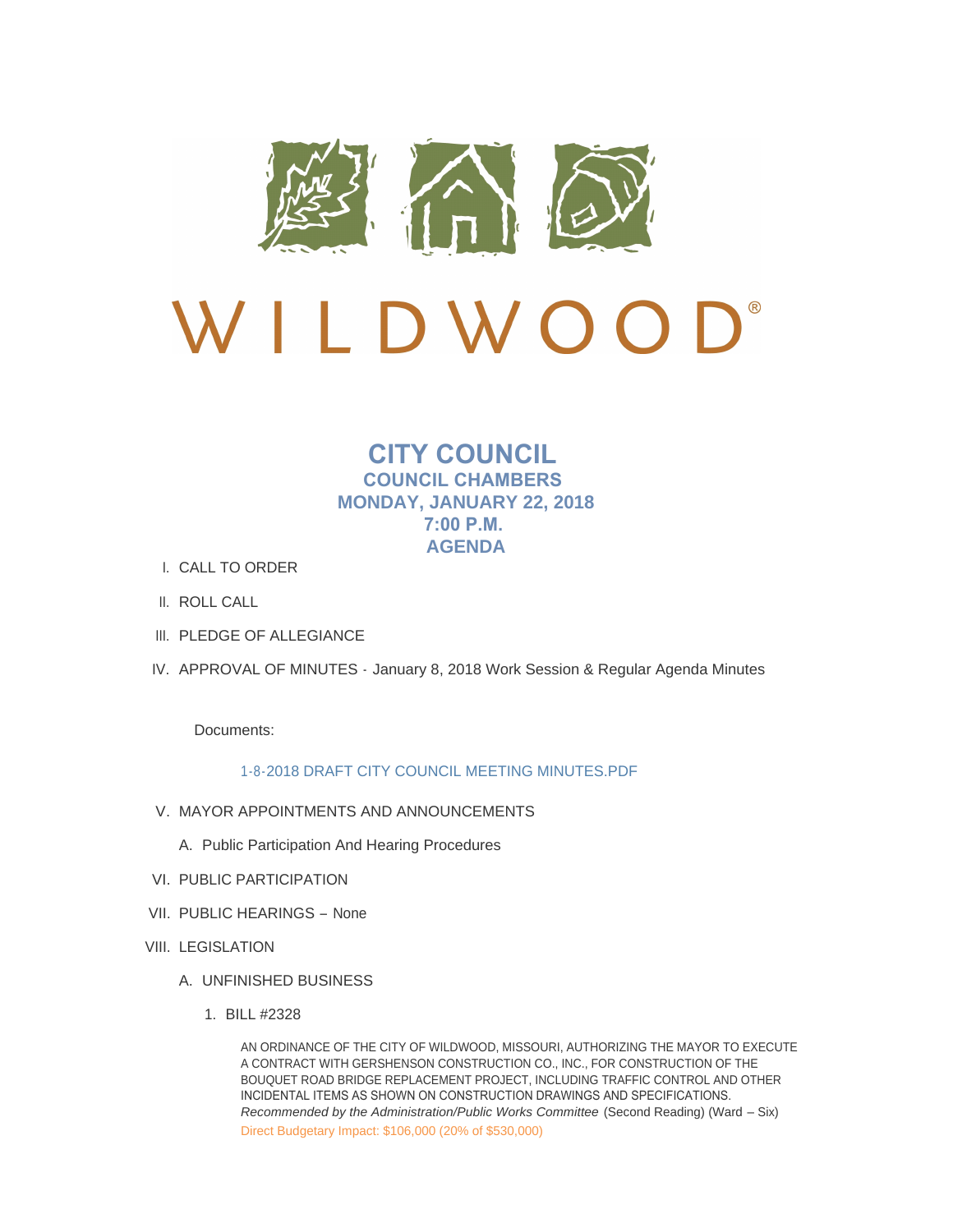Documents:

#### [BILL 2328.PDF](http://mo-wildwood.civicplus.com/AgendaCenter/ViewFile/Item/13792?fileID=19570)

BILL #2330 2.

AN ORDINANCE AUTHORIZING THE ADJUSTMENT OF TWO (2) PARCELS OF GROUND, CONSOLIDATING LOTS A AND B OF THE 'LOT SPLIT OF ADJUSTED PARCEL 2,' ALL BEING LOCATED IN THE SOUTHEAST QUARTER OF SECTION 32, TOWNSHIP 45 NORTH, RANGE 3 EAST, CITY OF WILDWOOD, MISSOURI; AND BEING, MORE SPECIFICALLY, SITUATED ON THE NORTH SIDE OF HAYSTACK LANE, WEST OF WILD HORSE CREEK ROAD; THEREBY CREATING A SINGLE, 6.02-ACRE LOT, TO BE KNOWN HEREAFTER AS 'ADJUSTED LOT C.'. *Recommended by the Department of Planning* (Second Reading) (Ward – One) Direct Budgetary Impact: None

Documents:

# [BILL 2330.PDF](http://mo-wildwood.civicplus.com/AgendaCenter/ViewFile/Item/13802?fileID=19572)

- B. NEW BUSINESS
	- BILL #2331 1.

AN ORDINANCE OF THE CITY OF WILDWOOD, MISSOURI, AUTHORIZING THE MAYOR TO EXECUTE A CONTRACT WITH KRUPP CONSTRUCTION, L.L.C., D/B/A KRUPP CONSTRUCTION, FOR CONSTRUCTION OF THE ROUTE 100 RIGHT TURN LANE PROJECT AT COMMUNITY PARK, INCLUDING TRAFFIC CONTROL AND OTHER INCIDENTAL ITEMS AS SHOWN ON CONSTRUCTION DRAWINGS AND SPECIFICATIONS. *Recommended by the Admin / Public Works Committee* (First Reading) (Ward – One) Direct Budgetary Impact: \$200,000

Documents:

#### [BILL 2331.PDF](http://mo-wildwood.civicplus.com/AgendaCenter/ViewFile/Item/13804?fileID=19624)

BILL #2332 2.

AN ORDINANCE OF THE CITY OF WILDWOOD, MISSOURI, AMENDING SCHEDULE V OF THE TRAFFIC SCHEDULES, ADOPTED BY SECTION 390.010, BY ESTABLISHING NEW THROUGH STREETS. *Recommended by the Board of Public Safety* (First Reading) (Wards – All) Direct Budgetary Impact: None

Documents:

#### [BILL 2332.PDF](http://mo-wildwood.civicplus.com/AgendaCenter/ViewFile/Item/13805?fileID=19574)

BILL #2333 3.

AN ORDINANCE BY THE CITY COUNCIL OF THE CITY OF WILDWOOD, MISSOURI AUTHORIZING A SINGLE AMENDMENT TO EXISTING AMENDED C-8 PLANNED COMMERCIAL DISTRICT ORDINANCE #1960 THAT CHANGES THE ANNUAL RENEWAL REQUIREMENT IN ASSOCIATION WITH THE LIMITED USE OF THE OUTDOOR PATIO AREA AT THIS SITE FOR LIVE MUSIC PERFORMANCES TO A THREE (3) YEAR CYCLE, ALL BEING IN ACCORDANCE WITH THE PLANNING AND ZONING COMMISSION'S LETTER OF RECOMMENDATION ON THIS MATTER, WHICH IS DATED DECEMBER 18, 2017 (St. Louis County' s P.C. 69-91 Frank Erickson). *Recommended by the Planning and Zoning Commission* (First Reading) (Ward – One)

Direct Budgetary Impact: None

Documents:

[BILL 2333.PDF](http://mo-wildwood.civicplus.com/AgendaCenter/ViewFile/Item/13806?fileID=19575)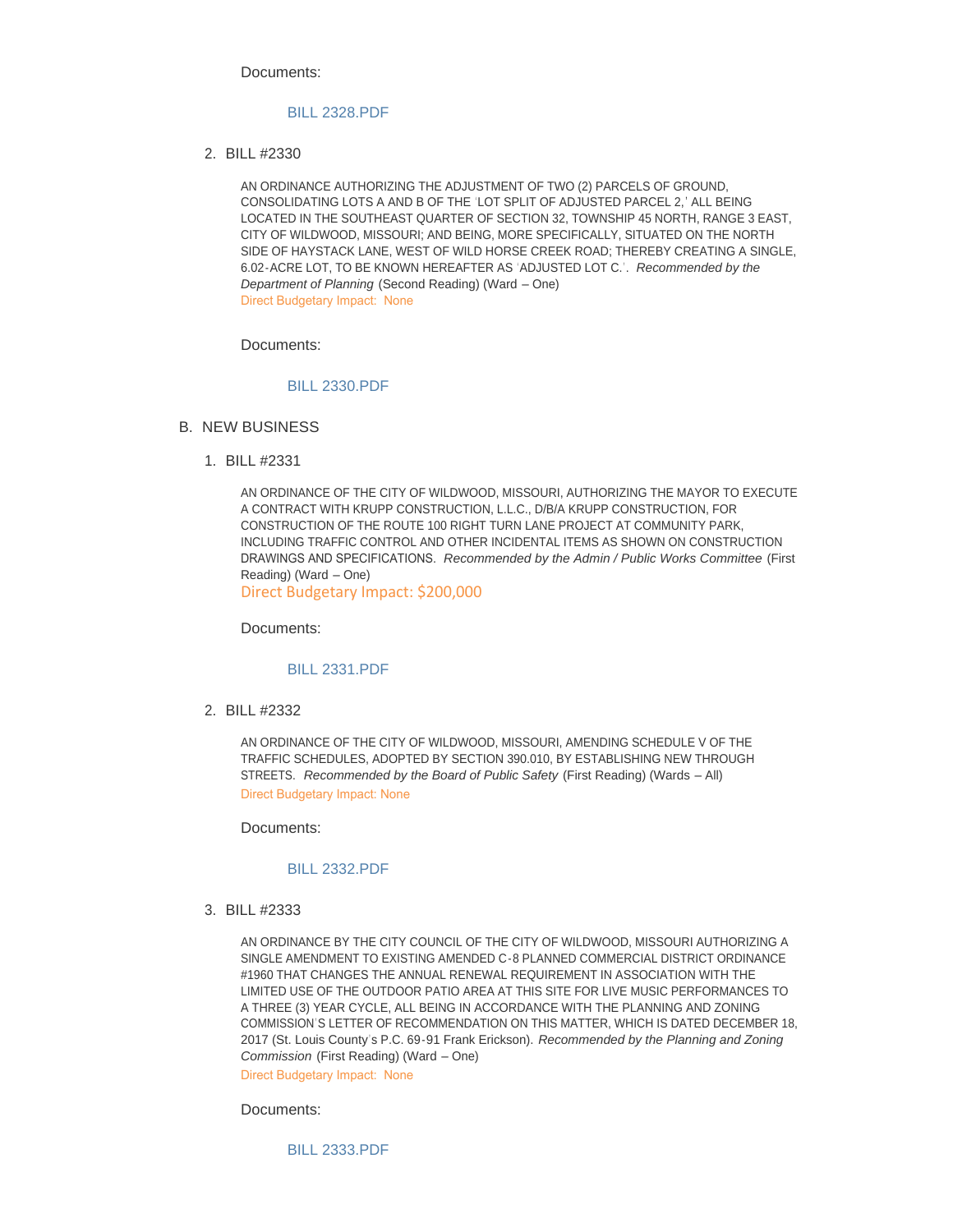#### IX. RESOLUTIONS

#### RESOLUTION #2018-02 A.

A RESOLUTION BY THE CITY COUNCIL OF THE CITY OF WILDWOOD, MISSOURI GRANTING THE APPROVAL OF A CONDITIONAL USE PERMIT (CUP) THAT ALLOWS FOR THE INSTALLATION OF A ZIP LINE COURSE ON A 213.7 ACRE PROPERTY, WHICH IS LOCATED AT THE TERMINUS OF HIDDEN VALLEY DRIVE, WEST OF ITS INTERSECTION WITH ALT ROAD, SUCH ACTION BEING CONSISTENT WITH THE REPORT AND RECOMMENDATION OF THE PLANNING AND PARKS COMMITTEE OF CITY COUNCIL THAT IS DATED JANUARY 2, 2018. (P.Z. 11-17 Hidden Valley Ski Resort). *Recommended by the Planning and Parks Committee* (Ward – Six)

Direct Budgetary Impact: None

Documents:

### [RESOLUTION 2018-02.PDF](http://mo-wildwood.civicplus.com/AgendaCenter/ViewFile/Item/13808?fileID=19576) [1-18-2018 PLAN VERSION -](http://mo-wildwood.civicplus.com/AgendaCenter/ViewFile/Item/13808?fileID=19590) ZIP LINE COURSE.PDF

B. RESOLUTION #2018-03

A RESOLUTION BY THE CITY COUNCIL OF THE CITY OF WILDWOOD, MISSOURI AUTHORIZING THE ALLOCATION OF TEN THOUSAND DOLLARS (\$10,000.00) FROM THE 2018 FISCAL YEAR MUNICIPAL BUDGET TO THE POND ATHLETIC ASSOCIATION – PAA - FOR THE PURPOSE OF SUPPORTING LOCAL YOUTH ATHLETICS AND TO FURTHER THE CITY'S GOAL OF ENHANCING THE AVAILABILITY OF RECREATION PROGRAMMING ACTIVITIES FOR ITS RESIDENTS. *Recommended by the Department of Planning and Parks* (Wards – All) Direct Budgetary Impact: \$10,000

Documents:

[RESOLUTION 2018-03.PDF](http://mo-wildwood.civicplus.com/AgendaCenter/ViewFile/Item/13809?fileID=19577)

C. RESOLUTION #2018-04

A RESOLUTION BY THE COUNCIL OF THE CITY OF WILDWOOD, MISSOURI, ESTABLISHING PARTICIPATION ON A LOWER MERAMEC MULTI-JURISDICTIONAL FLOODPLAIN MANAGEMENT PLANNING COMMITTEE; SETTING FORTH MEMBERSHIP IN DEVELOPING THE PLAN; AND PROVIDING AN EFFECTIVE DATE. *Recommended by the Administration/Public Works Committee* (Ward – Six) Direct Budgetary Impact: None

Documents:

#### [RESOLUTION 2018-04.PDF](http://mo-wildwood.civicplus.com/AgendaCenter/ViewFile/Item/13810?fileID=19578)

D. RESOLUTION #2018-05

A RESOLUTION OF THE CITY COUNCIL OF THE CITY OF WILDWOOD, MISSOURI, AUTHORIZING THE CITY ADMINISTRATOR TO EXECUTE A PURCHASE ORDER FOR PAYMENT TO KONERSMANN ENTERPRISES, INC., d/b/a ST. LOUIS POWERSPORTS, FOR THE PURCHASE OF A 2018 KAWASAKI MULE PRO-FXT UTILITY TASK VEHICLE. *Recommended by the City Administrator* (Wards – All) Direct Budgetary Impact: \$14,817.29

Documents:

#### [RESOLUTION 2018-05.PDF](http://mo-wildwood.civicplus.com/AgendaCenter/ViewFile/Item/13811?fileID=19589)

E. RESOLUTION #2018-06

A RESOLUTION ADOPTING AN AMENDED AND RESTATED CITY OF WILDWOOD INVESTMENT POLICY. *Recommended by the Administration/Public Works Committee* (Wards – All) Direct Budgetary Impact: None